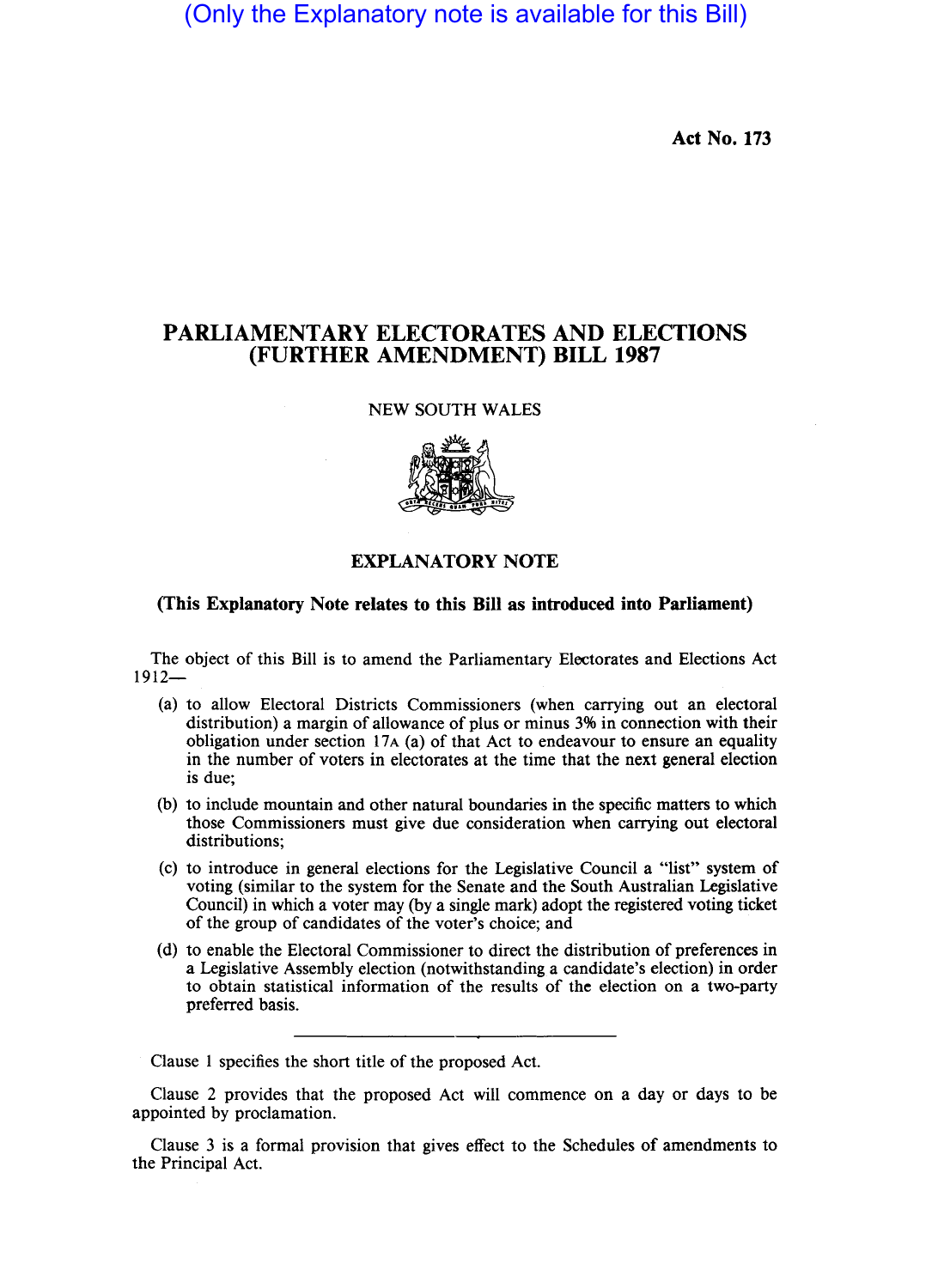*Parliamentary Electorates and Elections (Further Amendment) 1987* 

#### SCHEDULE 1-AMENDMENTS RELATING TO ELECTORAL DISTRIBUTIONS

Schedule I (a) and (d) give effect to the objective referred to in paragraph (a) above of providing a 3% margin of allowance for future enrolments in electoral districts.

Schedule I (b) and (c) give effect to the objective referred to in paragraph (b) above of including mountains and other natural boundaries in the specific matters to which the Electoral District Commissioners must give due consideration. The specific mention of the matter among the existing matters in section  $17A$  (b) of the Principal Act does not detract· from the Commissioner's obligation to ensure equality of enrolments in electoral districts.

#### SCHEDULE 2-AMENDMENTS RELATING TO THE METHOD OF VOTING IN LEGISLATIVE COUNCIL ELECTIONS

Schedule 2 (I) inserts into the Principal Act definitions of "group voting ticket" (the written statement submitted by candidates in a group showing the allocation of preferences for voters who wish to adopt the voting ticket of that group) and "group voting ticket square" (the square printed on the ballot-papers above the names of the candidates in the group for voters wishing to adopt the voting ticket of that group).

Schedule 2 (2) gives the necessary directions for the manner of printing the ballotpapers when groups lodge group voting tickets. The form of the ballot-papers is set out in Schedules 4A and 15A (as proposed to be substituted by Schedule 2 (8».

Schedule 2 (3) allows any group of candidates to lodge (within 24 hours after the close of nominations) either I or 2 group voting tickets. A group might lodge 2 tickets (each showing a different order of preferences after the candidates in their group) so as to offer voters who adopt their ticket a choice as to which other group the voter wishes to support as a second or later preference. Under the Senate system a group may lodge 3 tickets and under the South Australian Legislative Council system a group may lodge 2 tickets. However, in those other systems the voter is not able to choose between multiple tickets (instead, if a group lodges 2 tickets all the ballot-papers of voters who adopt the voting tickets of that group are divided into 2 halves-one half of those ballot-papers is deemed to adopt one of the tickets of that group and the other half of those ballot-papers is deemed to adopt the other ticket of that group). In New South Wales the entrenched requirements of the Constitution Act 1902 require the voter to indicate the voter's order of preference for candidates. The Bill therefore provides that if a group lodges 2 tickets the voter is given the choice of deciding which of those 2 tickets to adopt, rather than the decision being made by the arbitrary division of ballot-papers during the scrutiny.

A voter who wishes to vote for individual candidates will still be able to do so and, in accordance with the entrenched requirements of the Constitution Act 1902, will only be obliged to vote for a minimum of 10 candidates.

Schedule 2 (4) requires the Electoral Commissioner to display at each polling-place a poster showing all the group voting tickets so that voters may be informed of the order of preferences if they adopt a particular group voting ticket.

Schedule 2 (5) provides that a voter may record his or her vote by placing the number "I" in a group voting ticket square and thereby adopting the voting ticket of that group.

Schedule 2 (6) provides that a voter who adopts a group voting ticket is deemed to have recorded a formal vote in accordance with the order of preferences shown on the ticket.